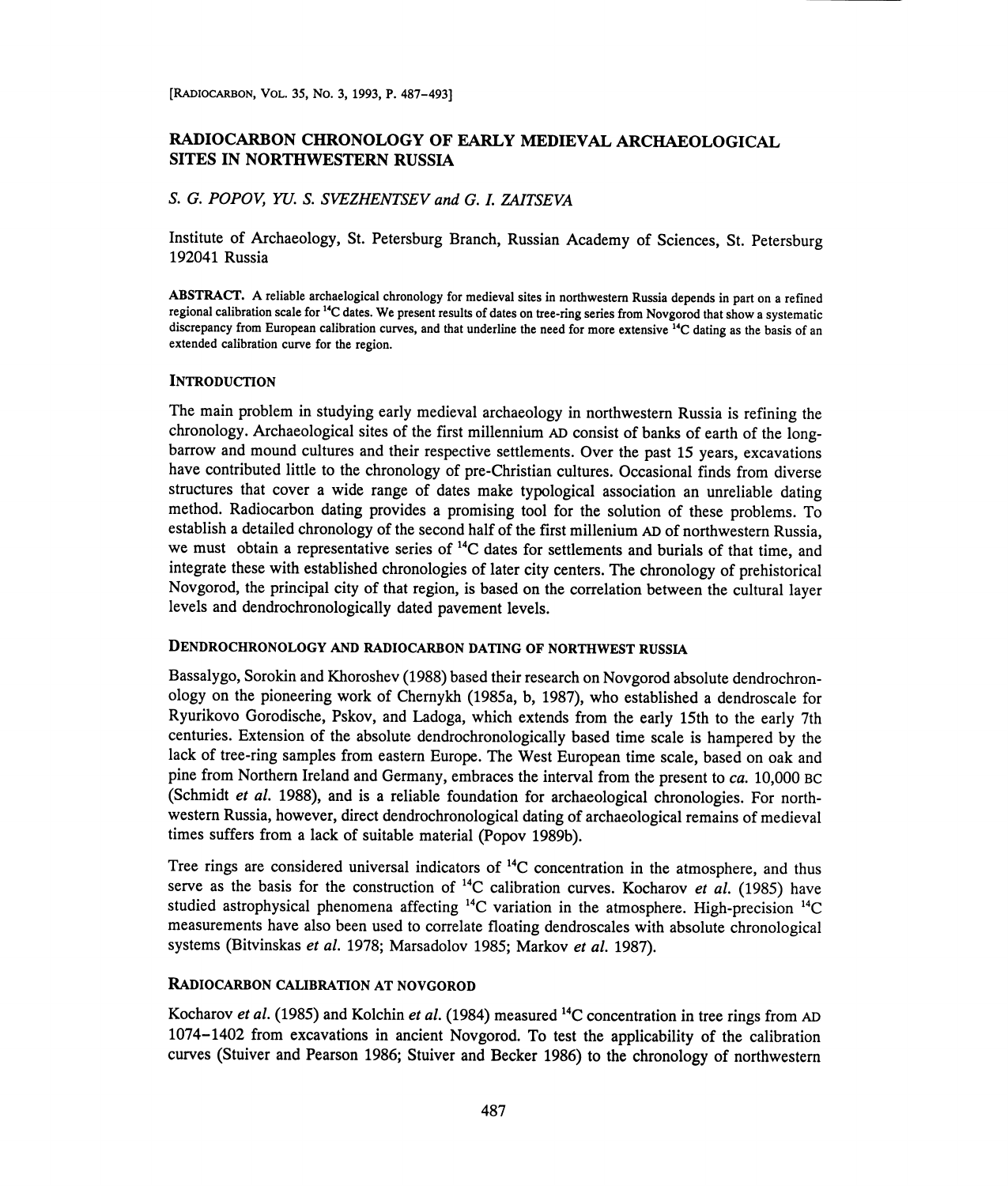

Fig. 1. Dated archaeological sites in the Northwest of Russia: 1. Staraya Ladoga; 2. Novgorod; 3. Ryurikovo Gorodische; 4. Vasilyevskoe; 5. Zaozerye; 6. Storozhinets; 7. Beryozno; 8. Kotorsk; 9. Skovorodka

TABLE 1.<sup>14</sup>C Dates of Tree Rings from Novgorod Excavations

| Sample<br>no. | Tree-ring<br>interval<br>(AD) | $14C$ age<br>(AD) | Cal AD ages<br>Stuiver and<br>Pearson (1986)* | Cal AD ages Stuiver and<br>Becker (1986)* |
|---------------|-------------------------------|-------------------|-----------------------------------------------|-------------------------------------------|
| TC-VIII-25-78 |                               |                   |                                               |                                           |
| LE-4572       | 882-884                       | $866 \pm 30$      | 928 (960) 993                                 | 900 (910, 971) 993                        |
| LE-4573       | 888                           | $939 \pm 70$      | 973 (1006) 1040                               | 985 (1002) 1038                           |
| LE-4574       | 892-895                       | $928 \pm 35$      | 994 (1009) 1024                               | 985 (1004) 1023                           |
| LE-4576       | $901 - 902$                   | $1051 \pm 70$     | 1027 (1124) 1221                              | 1025 (1121) 1217                          |
| LE-4580       | $923 - 924$                   | $846 \pm 60$      | 886 (943) 1000                                | 885 (941) 996                             |
| LE-4581       | 930-935                       | $936 \pm 50$      | 983 (1007) 1030                               | 985 (1008) 1030                           |
| LE-4582       | 936-937                       | $1031 \pm 80$     | 1018 (1118) 1217                              | 1003 (1006, 1115) 1212                    |
| LE-4583       | 943-950                       | $1043 \pm 70$     | 1024 (1118) 1211                              | 1030 (1080, 1135, 1162) 1218              |
| LE-4586       | 958-962                       | $922 \pm 40$      | 979 (1000) 1022                               | 982 (1002) 1022                           |
| TC-VIII-25-63 |                               |                   |                                               |                                           |
| LE-4589       | 913-916                       | $932 \pm 60$      | 974 (1002) 1031                               | 980 (1005, 1145) 1146                     |
| LE-4591       | $921 - 922$                   | $904 \pm 55$      | 929 (976) 1022                                | 980 (995) 1020                            |
| LE-4592       | 925-927                       | $861 \pm 40$      | 894 (944) 993                                 | 898 (910, 966) 990                        |
| LE-4593       | 930-932                       | $957 \pm 60$      | 992 (1018) 1044                               | 1032 (1042, 1116, 1150) 1158              |
| LE-4594       | 935-937                       | $1028 \pm 30$     | 1034 (1099) 1163                              | 1031 (1095) 1159                          |
| LE-4595       | 938-940                       | $905 \pm 30$      | 979 (998) 1016                                | 995 (1007, 1025) 1027                     |
| LE-4596       | 942-945                       | $824 \pm 40$      | 882 (926) 969                                 | 782 (785, 940) 990                        |

\*Laboratory error multipliers were not available for these calibrations

 $\overline{\phantom{a}}$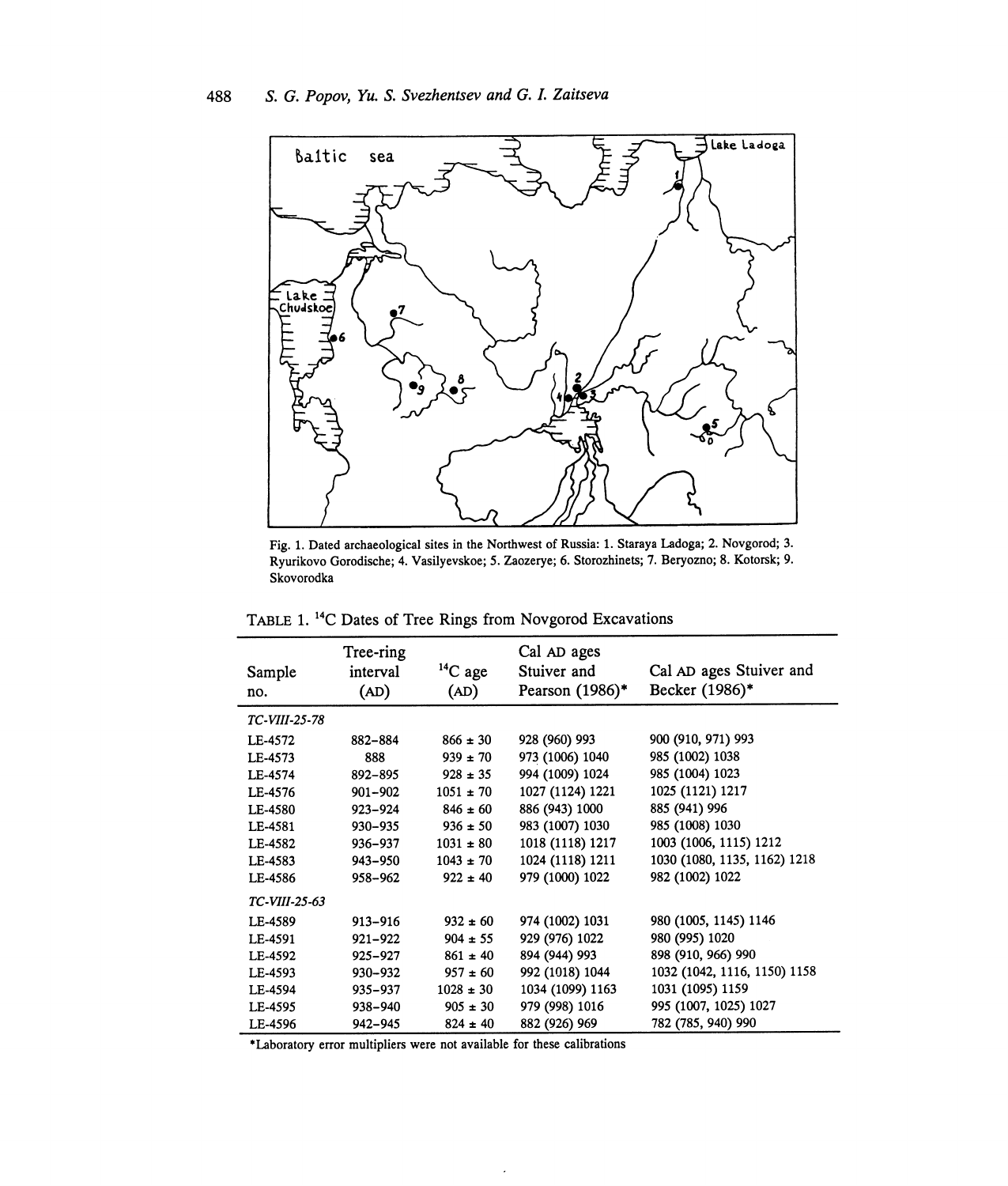Russia (Fig. 1), we dated tree rings from Novgorod in 1987.<sup>14</sup>C measurements were made at the Radiocarbon Laboratory, St. Petersburg Branch of the Institute of Archaeology, Russian Academy of Sciences, under the supervision of S. G. Popov. Chemical preparation of the samples was performed by Yu. S. Svezhentsev and G. I. Zaitseva.<sup>14</sup>C activity was measured in liquid scintillation counters with 3- and 7-ml vial capacities. The 14C ages were based on the half-life of  $^{14}C$ , 5568  $\pm$  30 yr, and the errors ( $\pm$  16 yr) on total measurement time (44-48 h) and the amount of synthesized benzene. We made no corrections for isotopic fractionation. (The authors wish to thank A. F. Ur'eva for providing dendrochronologically dated samples.) Samples were prepared from segments of two structural timbers (TC-VIII-25-63, felled AD 959-960 and TC-VIII-25-78, felled AD 968) from Level 25 of the Troitskii-VIII excavation site. Sixteen samples contained from 1 to 8 rings and represented the period AD 882-962. Table 1 and Figure 2 show the results of these measurements.

It goes without saying that the "unsmoothed" results of dating individual rings cannot be used for calculating the <sup>14</sup>C dates of archaeological objects. This is largely because, for any particular object, the 14C activity of samples is measured by many rings (charcoal or wood 850 in a poor state of preservation), and the radiocarbon age determined has already been averaged to some extent. Therefore, in age calculation, another correction often 830<br>has to be introduced to take into account the life period CALENDRIC DALE /AD/ has to be introduced to take into account the life period of the tree, if it can be determined even approximately. Fig. 2. The results of dating samples from tree Weighted averages of the  $^{14}C$  dates of the two bulk rings of wood from Novgorod excavations. Weighted averages of the  $<sup>14</sup>C$  dates of the two bulk</sup> samples (weighted according to the magnitude of their



statistical errors) are quite close to the mean calendar ages for the rings comprising the sample (Table 2).

| Sample               | Mean calendar ring date<br>(yr AD) | Averaged <sup>14</sup> C date<br>(yr AD) |
|----------------------|------------------------------------|------------------------------------------|
| <b>TC-VIII-25-78</b> | 926                                | $935 \pm 16$                             |
| <b>TC-VIII-25-63</b> | 930                                | $919 \pm 15$                             |
| Total                | 928                                | $927 \pm 11$                             |

TABLE 2. Averaged Radiocarbon Dates from Novgorod

Curves may differ from each other because of variables stemming from different approaches to: 1) measuring the 14C activity in tree rings; 2) diverse referencing standards; and 3) processing of results. Some investigators use a smoothed curve, which excludes deviations in 14C concentration, whereas others use a "fine" structured curve, which takes into account short-term <sup>14</sup>C variations (Dergachyov 1983).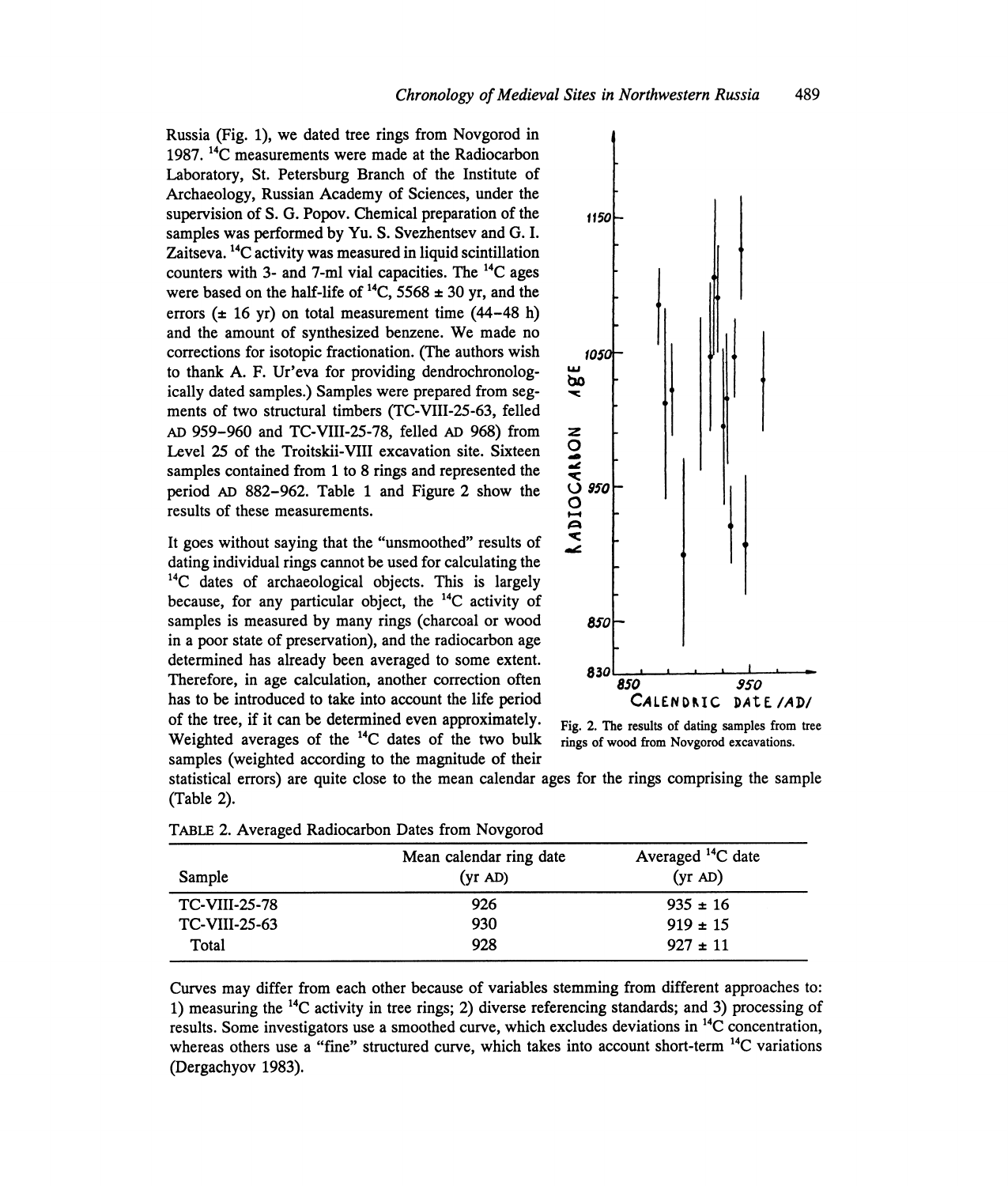We averaged ages in a "sliding" window comprising five dates in a calendar sequence and sequentially shifting by one sample. The calibration obtained in a range of dates with an error of 1  $\sigma = \pm 20$  yr is compared in Figure 3. Shown also in Figure 3 are calibrations for that time range plotted by Stuiver and Pearson 1150 (1986) and Stuiver and Becker (1986). The<br>measurements and calculations were carried<br>out at two laboratories using identical methmeasurements and calculations were carried out at two laboratories using identical methods, obviating the difficulties involved in cor-

Figure 3 shows that our calibration curves and<br>Figure 3 shows that our calibration curve for<br>an 80-yr interval shows variations in <sup>14</sup>C con-<br>centration in the atmosphere similar to those<br>recorded by other laboratories (o Figure 3 shows that our calibration curve for  $\bigcirc$  1050 an 80-yr interval shows variations in <sup>14</sup>C concentration in the atmosphere similar to those recorded by other laboratories (cf. particularly curve 3, based on samples of 10 rings). Figure 3 also shows a systematic shift toward shows close agreement between  ${}^{14}C$  and tree-<br>ring dates. This may be attributed to such unisotopic fractionation (Arslanov 1978). (1986)



Fig. 3. Calibration curve portions for the late first millennium certainties as varying conditions of the trees' AD: 1) from data of Stuiver and Becker (1986); 2) from data growth, regional climatic factors and lack of reported in this paper; 3) from data of Stuiver and Pearson

The differences in the results outlined above are not very important, and do not rule out the utility of calibration curves for the first millennium AD. However, for the Novgorod project, we prefer to use the portion of our curve that takes into account the regional peculiarities of the  $^{14}$ C variations of the late 9th and early 10th centuries. The time interval, AD 0-1000, is known for its variability  $\ln$ <sup>14</sup>C concentration in the atmosphere. Further, the calibration curve trend has an extremum, which increases the discrepancy between the  $^{14}$ C and calendar ages. A series of short-term  $^{14}$ C variations of high amplitude noted in the second half of the first millennium AD is an added uncertainty. In our results, it is reflected by a difference of as much as  $150$  yr between the <sup>14</sup>C ages of some rings and their calendar ages (LE-4576). In some, cases several calendar dates correspond to one 14C date  $(cf. Table 1)$ . Thus, a series of dates on one sample would improve the reliability of the calibration.

We <sup>14</sup>C-dated several structures and excavations into the original ground at the Vasilevskoye I site in the Novgorod area. All archaeological evidence dates this complex to the 9th-10th centuries (Nosov 1990). Table 3 shows the results. Both sites were contemporaneous and belonged to the same construction period.

Table 3 also shows results from other excavations in the Novgorod area. <sup>14</sup>C dates of wood from the walkway and of a log cabin frame from the 1987 excavation at Zemlyanoe Gorodische in Staraya Ladoga correspond to dates for the overlying layers of the second half of the 10th century AD. The base of the structure in the upper original ground of the mound near Kotorsk village dates to the early 10th century, whereas charcoal and birch bark from the cremation burial on top of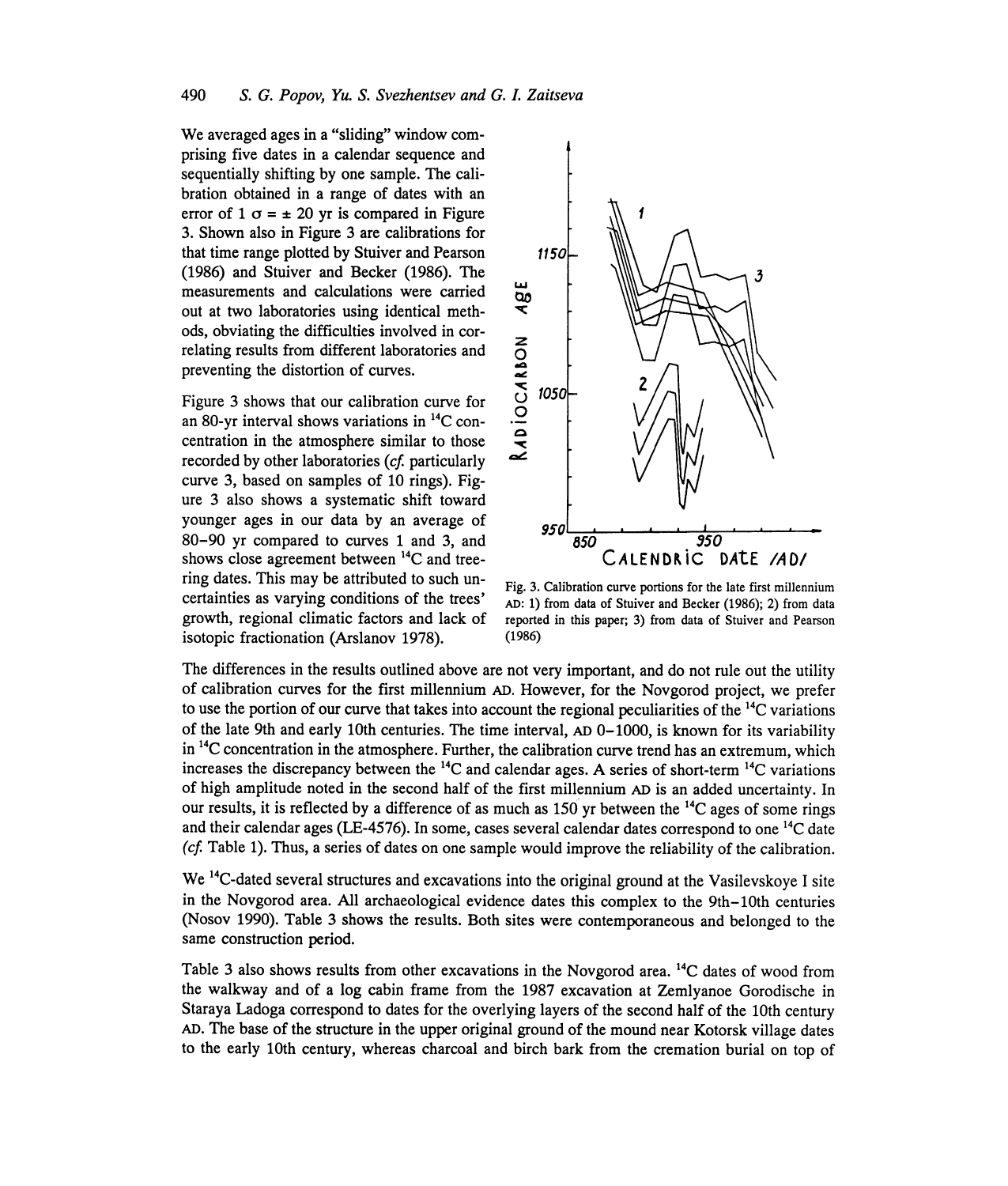Mound 2 near Skovorodka village dates to the late 9th and early 10th centuries. These <sup>14</sup>C dates agree well with the archaeological dates.

We have dated some "long-barrow" cultural sites. Concurrent with the log dwelling on the Storozhinets hillfort east of Lake Chudskoe (Popov 1985;1988) were Burials 1 and 2 in the ground pits under Barrow 18 of the Beryozno burial ground (Kuz'min 1988); the dwelling structure on the Zaozerye site was constructed somewhat later (Konetskii 1987). Dates of the upper level of the fortifications of the Storozhinets site (mid-6th century) are confirmed stratigraphically, the base of the log dwelling being embedded in the overlying earth bank (Popov 1989a). All the <sup>14</sup>C dates agree well with archaeological dates. We also successfully dated more recent occupations at Ryurikovo Gorodische.

The bases of interconnected structures (presumably, princes' tower chambers) in use from the 12th-15th centuries were dated archaeologically (Nosov 1987).  $^{14}$ C dates, LE-4405 and LE-4411, of timber remnants from Ryurikovo suggest the mid-13th century as the time of the original erection of the structures. The time of their destruction (mid-15th century) was determined by dating the charcoal from the floor that collapsed into the base level.

Dating bone collagen is technically more complicated than dating charcoal. To a great extent, results depend on chemical preparation of the samples, which sometimes fails to remove all contaminating carbon (Arslanov 1987). This is probably why the date on bones (LE-4415, Table 3) is younger, although the use of burned structures as refuse pits cannot be ruled out. The posthole (LE-4415, Table 3) also dates to later times. A single first millennium date for charcoal from the moat at Ryurikovo Gorodische lake (LE-4404, Table 3; Nosov 1987) is not sufficient to guarantee the results.

#### **CONCLUSION**

 $14C$  measurements of tree rings from excavations of ancient Novgorod suggest that the average  $14C$ and tree-ring dates for AD 882-962 agree well. However, a consistent discrepancy of 80-90 yr is apparent between Russian and European calibration curves. Recent interlaboratory comparisons both at home and abroad rule out laboratory preparation techniques as a possible cause for this discrepancy, which is more likely due to regional climatic fluctuation as well as isotopic fractionation.

We are in possession of wood that would enable us to construct a continuous calibration curve for the interval, AD 750-1000. To refine the archaeological chronology of northwestern Russia, it would be important to extend this curve to AD 400-500. This would be feasible only if the excavations now in progress at Staraya Ladoga were continued. Until the extended calibration curve has been constructed, the above-mentioned calibrations may be used. At the same time, for settlements of the late first millennium AD in the Novgorod area, our portion of the calibration curve should be used.

Extensive 14C dating should clarify the chronological picture of northwestern Russia in the second half of the first millenium AD. It would be important to date the appearance of the tumuli, as well as the long-barrow and mound cultures. Another area for future research is the relation between the long-barrow culture and the preceding Early Iron Age. Serial 14C dating of early medieval antiquities, accounting for all the factors affecting age, using calibration curves and other dating methods, will help solve the chronological problems of northwestern Russia.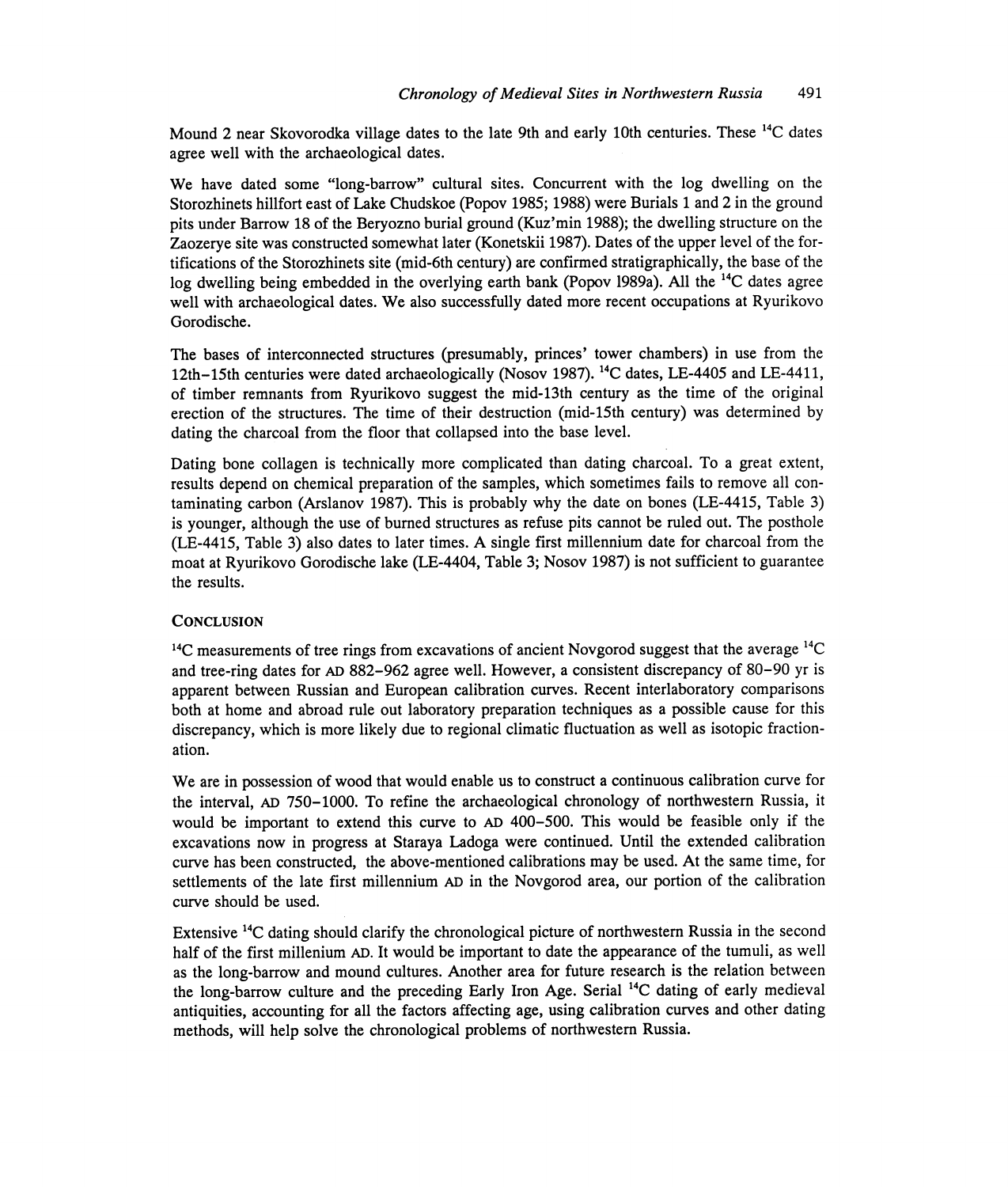| Sample<br>no.                | Sample location                                         | Sample<br>material | $^{14}C$ age<br>(AD) | Cal AD ages<br>Stuiver and<br>Pearson $(1986)^*$ | Cal AD ages Stuiver and<br>Becker (1986)*    |
|------------------------------|---------------------------------------------------------|--------------------|----------------------|--------------------------------------------------|----------------------------------------------|
| Vasilyevskoye I              |                                                         |                    |                      |                                                  |                                              |
| LE-4157                      | Hearth wall                                             | Charcoal           | 860±30               | 911 (949) 987                                    |                                              |
| LE-4388                      | Sq. 31, 46                                              | Charcoal           | 890±40               | 960 (987) 1013                                   | 900 (915,965) 980<br>904 (911,988,1015) 1016 |
| LE-4389                      | Sq. 41, 42, 51, 52                                      | Charcoal           | 890±40               | 960 (987) 1013                                   | 904 (911,988,1015) 1016                      |
| LE-4390                      | Sq. 51, 54, upper section                               | Charcoal           | $860\pm40$           | 894 (944) 993                                    | 900 (908,970) 995                            |
| LE-4391                      | Sq. 51, 54, lower section                               | Charcoal           | $860+35$             | 900 (948) 995                                    | 900 (906,970) 990                            |
| LE-4392                      | Sq. 55                                                  | Charcoal           | 860±25               | 902 (944) 985                                    | 910 (915,970) 990                            |
| LE-3327                      | Sq. 55                                                  | Charcoal           | 870±40               | 897 (949) 1000                                   | 897 (909,968) 996                            |
| LE-3328                      | Sq. 63                                                  | Charcoal           | $900+30$             | 973 (993) 1012                                   | 985 (993) 1000                               |
|                              | Zemlyanoye Hillfort, Staraya Ladoga                     |                    |                      |                                                  |                                              |
| LE-4416                      | Layer 3 walkway, Sq. D30                                | Wood               | 865±40               | 895 (946) 996                                    | 900 (913,973) 1000                           |
| LE-4417                      | Layer 2 walkway, Sq. E28-D28                            | Wood               | 940±40               | 991 (1010) 1028                                  | 990 (1010) 1030                              |
| LE-4418                      | Layer 1 walkway, Sq. E28-D28                            | Wood               | 940±40               | 991 (1010) 1028                                  | 990 (1010) 1030                              |
| LE-4419                      | Felling framing, Sq. 330                                | Wood               | $930+35$             | 987 (1005) 1023                                  | 990 (1008) 1025                              |
| Site Near Kotorsk            |                                                         |                    |                      |                                                  |                                              |
| LE-3215                      | Construction in the pre-original<br>ground layer        | Charcoal           | $820+30$             | 890 (928) 965                                    | 890 (935) 980                                |
|                              | Skovorodka Cemetery, Sopka 2 Mound                      |                    |                      |                                                  |                                              |
| LE-3216                      | Burial at the top of "Sopka"                            | Oak.<br>charcoal   | $910\pm30$           | 979 (998) 1016                                   | 980 (1000) 1020                              |
| LE-3217                      | Burial at the top of "Sopka"                            | Birch bark         | $920\pm30$           | 986 (1003) 1020                                  | 985 (995,1013) 1020                          |
| <b>Storozhinets Hillfort</b> |                                                         |                    |                      |                                                  |                                              |
| LE-2810                      | Sq. U., 19-419                                          | Charcoal           | $465 \pm 40$         | 545 (582) 619                                    | 545 (578,635) 640                            |
|                              | LE-4134a Upper layer of defensive work                  | Charcoal           | 440±25               | 531 (551) 572                                    | 540 (563) 585                                |
| LE-4135                      | Upper layer of defensive work                           | Charcoal           | $435+30$             | 508 (547) 586                                    | 545 (563) 580                                |
|                              | Beryozno Cemetery, long mound N 18                      |                    |                      |                                                  |                                              |
| LE-4397                      | <b>Burial 2</b>                                         | Charcoal           | 470±25               | 555 (582) (610)                                  | 545 (575,634) 640                            |
| LE-4399                      | Burial 1                                                | Charcoal           | 470±20               | 558 (582) 606                                    | 545 (574,634) 635                            |
| Zaozerye                     |                                                         |                    |                      |                                                  |                                              |
| LE-4400                      | Building foundation                                     | Charcoal           | $500 + 40$           | 577 (610) 643                                    | 600 (601) 645                                |
| <b>LE-4401</b>               | Remains of iron production                              | Charcoal           | 940±25               | 1002 (1010) 1018                                 | 995 (1010) 1025                              |
|                              | Ryurikovo Hillfort, Northern Complex                    |                    |                      |                                                  |                                              |
| LE-4405                      | Sq. 165, lower section, wood log<br>from step           | Wood               | $1210\pm 40$         | 1259 (1269) 1279                                 | 1260 (1270) 1280                             |
| LE-4406                      | Sq. 165, lower section, crude<br>boards                 | Charcoal           | $1420\pm30$          | 1384 (1404) 1424                                 | 1330 (1335, 1415) 1420                       |
| LE-4407                      | Sq. 164-171, bottom                                     | Wood               | 1485±20              | 1428 (1435) 1442                                 | 1430 (1435) 1440                             |
| LE-4408                      | Posthole in NW corner                                   | Charcoal           | $1600+75$            | 1448 (1545) 1643                                 | 1445 (1548) 1650                             |
|                              | Ryurikovo Hillfort, Southern Complex                    |                    |                      |                                                  |                                              |
| LE-4411                      | Sq. 179, log at base                                    | Wood               | $1180+50$            | 1228 (1251) 1275                                 | 1220 (1250) 1280                             |
| LE-4412                      | Charcoal streak at base                                 | Charcoal           | $1510+40$            | 1430 (1446) 1462                                 | 1425 (1440) 1455                             |
| LE-4413                      | Sq. 175, black layer at base                            | Charcoal           | $1520+25$            | 1437 (1448) 1459                                 | 1435 (1443) 1450                             |
| LE-4414                      | Sq. 175, 182, at base                                   | Charcoal           | $1500+30$            | 1430 (1444) 1458                                 | 1430 (1438) 1445                             |
| LE-4415                      | Sq. 175, 182, at base                                   | Bones              | $1635 \pm 35$        | 1499 (1560) 1622                                 | 1495 (1570) 1645                             |
|                              | Ryurikovo Hillfort, Moat (end of the 1st millennium AD) |                    |                      |                                                  |                                              |
| LE-4404                      | Sq. 184, streaks on walls of moat Charcoal              |                    | 790±20               | 875 (884) 892                                    | 780 (785,822,878,931) 940                    |

TABLE 3.14C Ages of Archaeological Sites of Northwestern Russia

\*Laboratory error multipliers were not available for these calibrations.